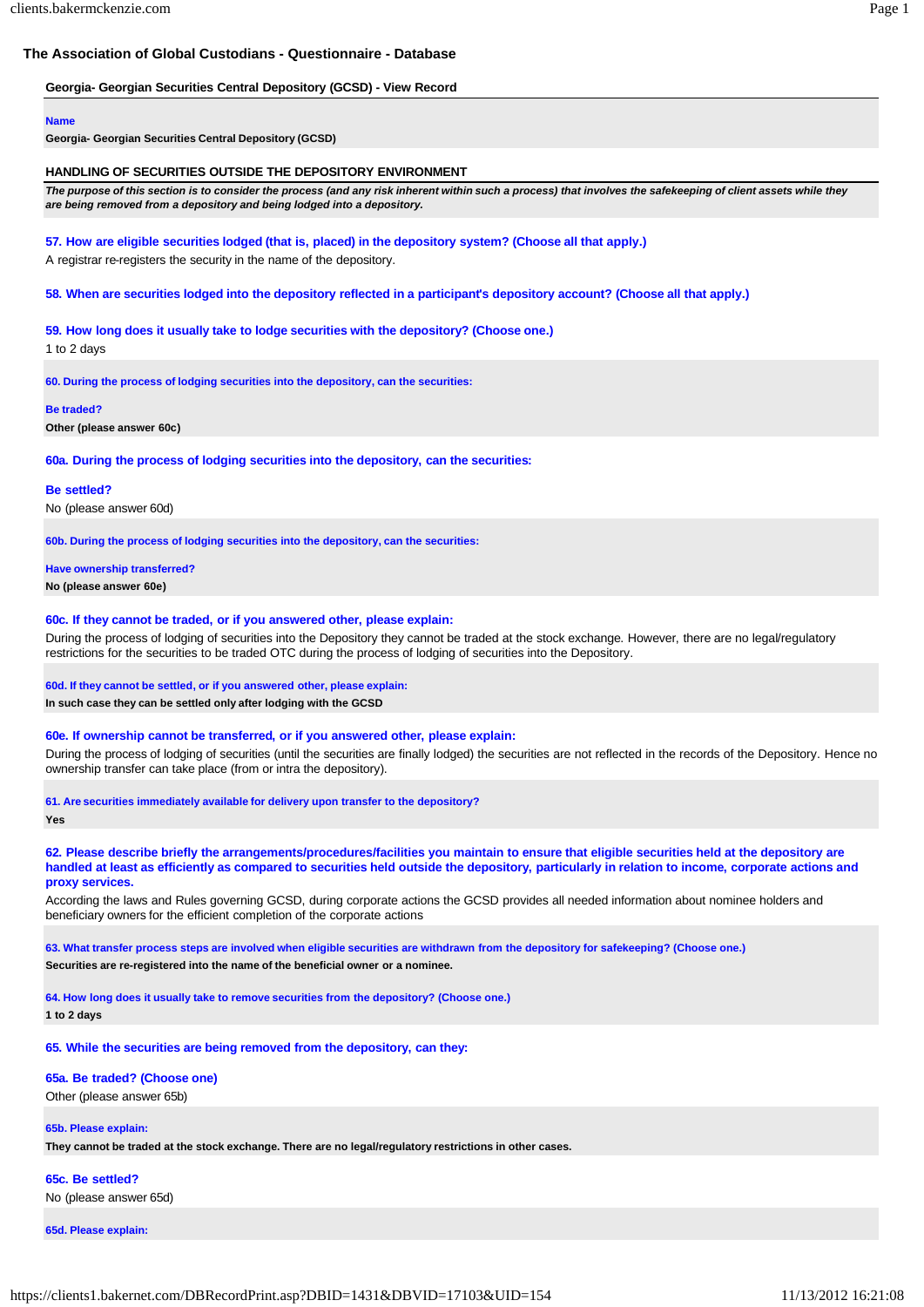**For settlement of stock-exchange transactions the securities shall be lodged in the Depository. For OTC trades securities can be settled outside the depository, however, only after securities removing process from the GCSD is finalized and securities are registered with the registrar.**

# **65e. Have ownership transferred?**

No (please answer 65f)

# **65f. Please explain:**

**From the beginning of the securities removing process the securities are not reflected in the records of the GCSD. Hence no ownership transfer can take place (from or intra the depository). Respectively, until the end of the securities removing process the securities are not reflected in the records of the Registrar and hence no ownership transfer can take place from or intra the Registrar.**

# **STANDARD OF CARE**

The purpose of this section is to understand the responsibility and liability that the depository has in providing services to its participants/members in the settlement and clearing of securities and/or cash, and to understand what type of protections exist for participants in the event of a participant failure/default.

# **Depository Liability**

**66. Does the depository accept liability (independent of any insurance coverage) for the following:**

**66a. Reconciliation errors with the registrar and/or the issuer that result in direct damages or losses to participants? Yes (please answer 66b)**

# **66b. If yes, please check all of the following that apply:**

The depository assumes liability for direct losses

**66e. Theft of securities (either physical certificate or electronically from accounts at the depository) from the depository that result in direct damages or losses to participants?**

#### **Yes (please answer 66f)**

# **66f. If yes, please check all of the following that apply:**

The depository assumes liability for direct losses

**66i. Failure of the depository's systems that result in direct damages or losses to participants because they cannot use either securities or funds? Other (please answer 66l)**

#### **66l. If other, please explain:**

Such cases are considered as Force Majeure (FM) situation and the Depository is not liable for such failure of the Depository's systems. After recovery of the FM situation, the participants' securities and funds shall be readily accessible for the participants.

#### **66m. Any direct damages or losses to participants caused by the depository due to its errors, omissions or fraud?**

**Yes (please answer 66n)**

# **66n. If yes, please check all of the following that apply:**

The depository assumes liability for direct losses

**66q. Any direct damages or losses to participants caused by the depository in its capacity as a central counterparty? Not applicable**

## **66u. Does the depository guaranty settlement? Other (please answer 66w)**

#### **66w. If other, please explain:**

The Depository guarantees settlement, except cases when participant violates settlement terms. In case of such violation, violating party shall be liable for **settlement failure.**

66x. Any direct damages or losses to participants caused by the depository as a result of force majeure events, acts of God, or political events, **etc.?**

#### No

66+. In all cases where the depository assumes responsibility for direct or indirect or consequential losses, is the depository's liability limited **by a standard of care determination?**

# Not applicable

67. Do the depository's written contracts, rules, or established practices and procedures provide protection against risk of loss of participant assets by the **depository in the form of?**

#### **67a. Indemnification**

**Yes (please answer 67b)**

# **67b. Please explain (then please answer 67c):**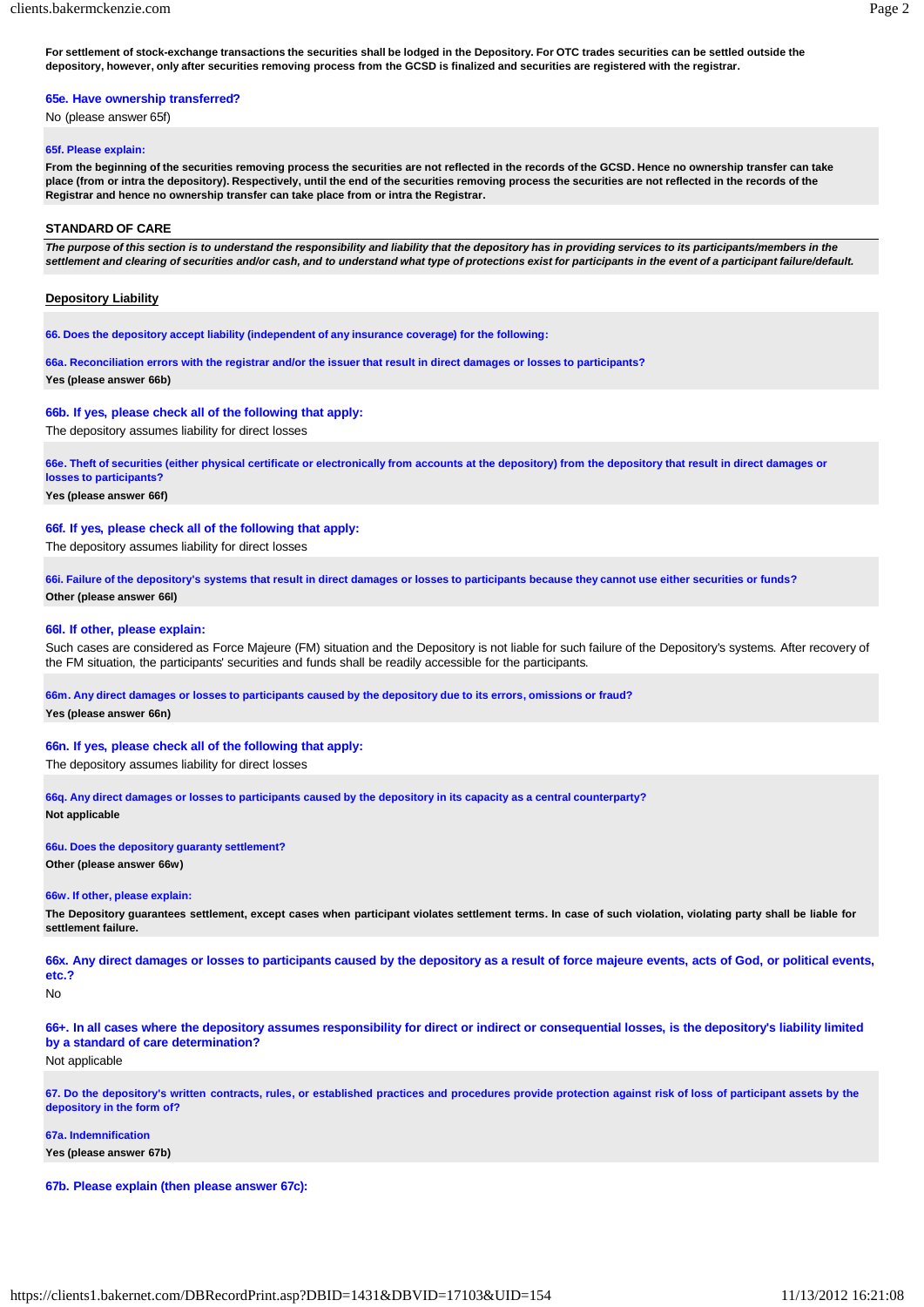Indemnification issues are provided in (a) Article XI of the GCSD Rule on Operations and Procedures of the Georgian Securities Central Depository (except paragraph 1.1 of this Article); and (b) Paragraphs 5.3, 5.4, 5.5, 5.6 and 5.7 of the Annex No. 2 (Membership Agreement) of the Rule on Members of the Georgian Securities Central Depository.

**67c. Please provide details of the relevant sections of the contracts, rules or practices where this information is found.**

**RULES ON OPERATIONS AND PROCEDURES OF THE GEORGIAN SECURITIES CENTRAL DEPOSITORY ARTICLE XI. LIABILITY1. Restriction on Liability 1.1.** (.......) 1.2. Central Depository is liable for all kind of losses incurred as a result of incorrect deposit on securities account, incorrect debit or credit of securities or cash funds or other actions fulfilled by the Central Depository within the limits of its authority. The Central Depository is also liable for all other claims related to the loss inflicted as a result of its or its employee's negligence, fraud or criminal action. 1.3. The Central Depository is not liable for claims **related to the securities ownership right and occurred as a result of member's (or account holder's) failure to comply with the securities legislation or SRO** rules or inaccurate or incomplete instruction received from the member (or account holder). 1.4. The Central Depository shall provide no guarantee for consistent settlement of transactions, if transaction participant parties violate settlement terms. In case of such violation, violating party shall be liable for settlement failure. 2. Segregation of the Central Depository from Member's Liability 2.1. Each member shall avoid the Central Depository from the liability for the losses, obligations or expenses spent, evaluations or claims of the third parties, also state taxes, fees or other expanses somehow related to any security **allocated to the securities accounts and occurred as a result of member's, its high officials', employees' or representatives' negligence, mistake, inaccurate**  information or fraud, excluding the claims occurred as a result of negligence, fraud or criminal actions of the Central Depository, its high officials, employees or representatives. 3. Force Majeure 3.1. The Central Depository is not liable for the failure or delay of service rendering or instruction fulfillment, if caused as a result of natural calamity, sabotage, strike, as well as mechanical or damage or defect of computer system, power supply system failure, government decree or other rationale, beyond control of the Central Depository. 4. Reliance on Other Sources of Information The Central Depository is authorized to rely on **information provided from the Exchange, including report on transactions executed at each trading session; the Central Depository shall not be liable for the** loss occurred as a result of reliance on this source of information. 5. Telecommunication Service The Central Depository shall not be liable for distortion or **loss of information provided through telecommunication means, in case a member uses them to send or receive information to/from the Central Depositary in order to give instruction. In addition, the Central Depository shall make efforts to restore distorted or lost information or instruction. A member is not authorized to require the Central Depository to reimburse losses or expenses or fulfill obligations occurred as a result of claims against telecommunication services. RULE ON MEMBERS OF THE GEORGIAN CENTRAL SECURITIES DEPOSITORY Annex No.2 Membership Agreement 5. Liabilities of the Parties 5.1** (....) 5.2 (....) 5.3 The Depository shall not be liable for any kind of claims related to the securities ownership rights arising as a result of improper utilization of legislation on securities trading or rules of self-regulatory organizations or receipt of inaccurate or incomplete order from a Participant. 5.4 The Depository shall not be liable for the accuracy, timeliness and completeness of settlement between the Participant and its clients. 5.5 The Depository shall not be liable **for the failure of a settlement bank to execute an order of the Participant or the Depository or the incomplete (improper) execution of an order. 5.6 The**  Participant shall be fully liable for the clients it represents and shall meet all obligations and legal claims against these clients, the Depository or any other party in case of offence, negligence or default. 5.7 The Participant shall reimburse the Depository losses incurred and expenses borne relating to the **securities on the Participant's trading account or resulting from negligence, mistake, fraud or the submission of inaccurate information by the Participant's**  employees. 5.8 In cases contemplated by Articles 6.1 and 6.2 of the Rule on Owner-Members of the Georgian Securities Central Depository, delay of payment or incomplete payment of membership fees or other fees and charges by the Participant shall be subject to penalty in the amount of 1% of total unpaid sum for each day overdue. 5.9 In case the Participant violates this Agreement, Depository's rules and other regulations it shall be subject to sanctions under the **Depository's rules and regulatory documents.**

# **67d. Insurance**

No

**67g. Acknowledgement of liability for losses caused by depository's own actions. Yes (please answer 67h)**

# **67h. Please explain (then please answer 67i):**

Acknowledgement of liability for losses caused by depository's own actions are provided in (a) in paragraph 1.1 of the Article XI of the GCSD Rule on Operations and Procedures of the Georgian Securities Central Depository; and (b) Paragraphs 5.1 and 5.2 of the Annex No.2 (Membership Agreement) of the Rule on Members of the Georgian Securities Central Depository.

# **67i. Please provide details of the relevant sections of the contracts, rules or practices where this information is found.**

**RULES ON OPERATIONS AND PROCEDURES OF THE GEORGIAN SECURITIES CENTRAL DEPOSITORY ARTICLE XI. LIABILITY1. Restriction on Liability 1.1.** The Central Depository is liable for all kind of losses incurred as a result of incorrect deposit on securities account, incorrect debit or credit of securities or cash funds or other actions fulfilled by the Central Depository within the limits of its authority. The Central Depository is also liable for all other claims related **to the loss inflicted as a result of its or its employee's negligence, fraud or criminal action. RULE ON MEMBERS OF THE GEORGIAN CENTRAL SECURITIES**  DEPOSITORY Annex No.2 Membership Agreement 5. Liabilities of the Parties 5.1 The Depository shall be liable for any kind of damage resulting from improper deposit to the securities account, improper credit or debit of securities or funds or other actions conducted by the Depository within the scope of its authority. 5.2 The Depository shall be liable for any kind of claims related to the damages resulting from negligence, fraud or criminal action of its **employee or representative.**

# **67j. Other**

No

**68. Is the depository immune from legal action in its own jurisdiction?**

**No**

#### **Security Control**

69. How do participants receive information (view actual settlement of trades, movement of securities on their accounts, etc.) and see the **status of their accounts? (Choose all that apply.)**

By receipt of physical account holding statements

70. Do participants have access to affect their holdings, including confirming and affirming trades, movement of securities on their accounts, **etc.?**

No

**71. Regarding data security:**

**71a. Are passwords used by participants to access their accounts?**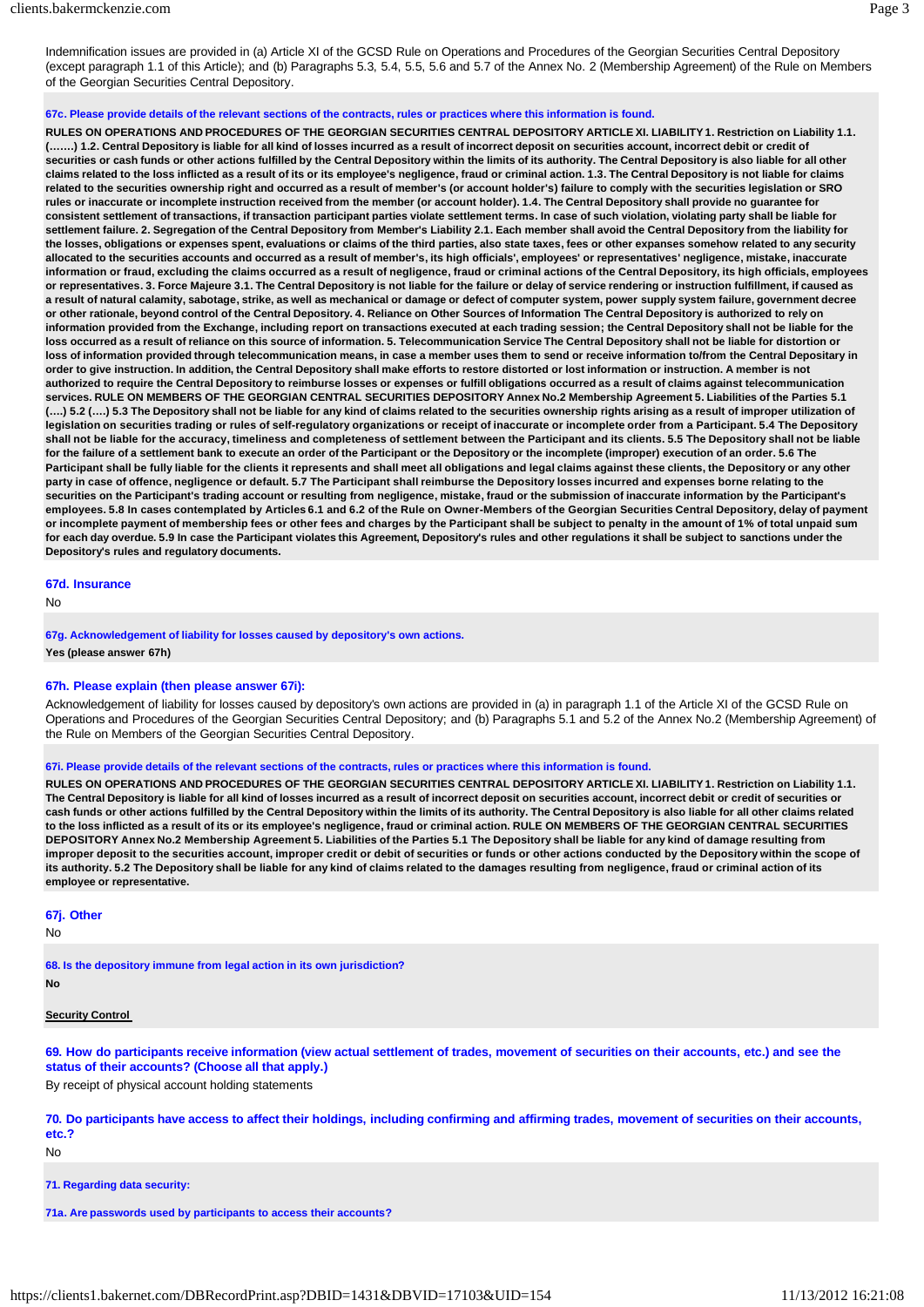# **Not applicable**

**71c. Does each user have a unique user ID? Yes**

**71e. Are passwords regularly changed? Not applicable**

**71h. Is there a user lock-out after a pre-set number of unsuccessful User ID attempts?** Not applicable

72. Does the depository communicate with other market entities such as stock exchanges, payment systems, clearing houses, etc., by secured linkages? **Yes (please answer 72a)**

**72a. Please explain:**

With the Georgian Stock Exchange (GSE).

**73. How does the depository communicate with other market entities?**

**73a. Stock Exchanges (Choose all that apply.) Secured, leased, dedicated telephone line**

**73b. Payment Systems (Choose all that apply.)**

Internet, Paper/other

**73c. Clearing Houses (Choose all that apply.) Not applicable**

**73d. Registrars (Choose all that apply.)** Internet, Fax, Paper/other

**74. How is access to the physical building controlled? (Choose all that apply.) By guards, By alarm system**

**75. What are the vault security procedures for the safekeeping of physical paper? (Choose all that apply.) Not applicable; no vault is maintained**

**Participant Default Protections Resulting from a Participant Failure**

**76. If a participant defaults, how is the loss covered? (Choose all that apply?) Other (please answer 76d)**

## **76d. Please explain:**

The current system of the Depository procedures excludes possibility of losses from defaults (e.g. 100% pre-deposition of funds and securities before trading **at the GSE).**

77. During the past three years, has there been a situation where a participant defaulted which resulted in a significant loss? No

**78. Does the depository have a guaranty fund independent of stock exchange or other market guarantees?** No (please proceed to 79)

**78d. How is the fund financed? (Choose one.)**

**78h. Who is covered by the fund? (Choose all that apply.)**

**78j. When is the guaranty fund used? (Choose all that apply.)**

**79. Does the depository have forms of oversight management for assessing and monitoring of the following? (Choose all that apply.)** Participant eligibility requirements, Settlement controls that minimize or eliminate the risk of default by a participant (please answer 79d), Blocking of **securities movement before receipt of payment, Blocking payment until securities are moved**

**79d. What type or types of settlement controls (Choose all that apply.)**

Blocking or freezing of securities positions (please answer 79e), Controlling DVP settlement (please answer 79f), Simultaneous DVP (please answer 79g)

# **79e. Please explain:**

While serving the stock-exchange transactions securities designated for trading are transferred from the Safekeeping account to respective Trading accounts and are blocked there until settlement occurs.

**79f. Please explain:**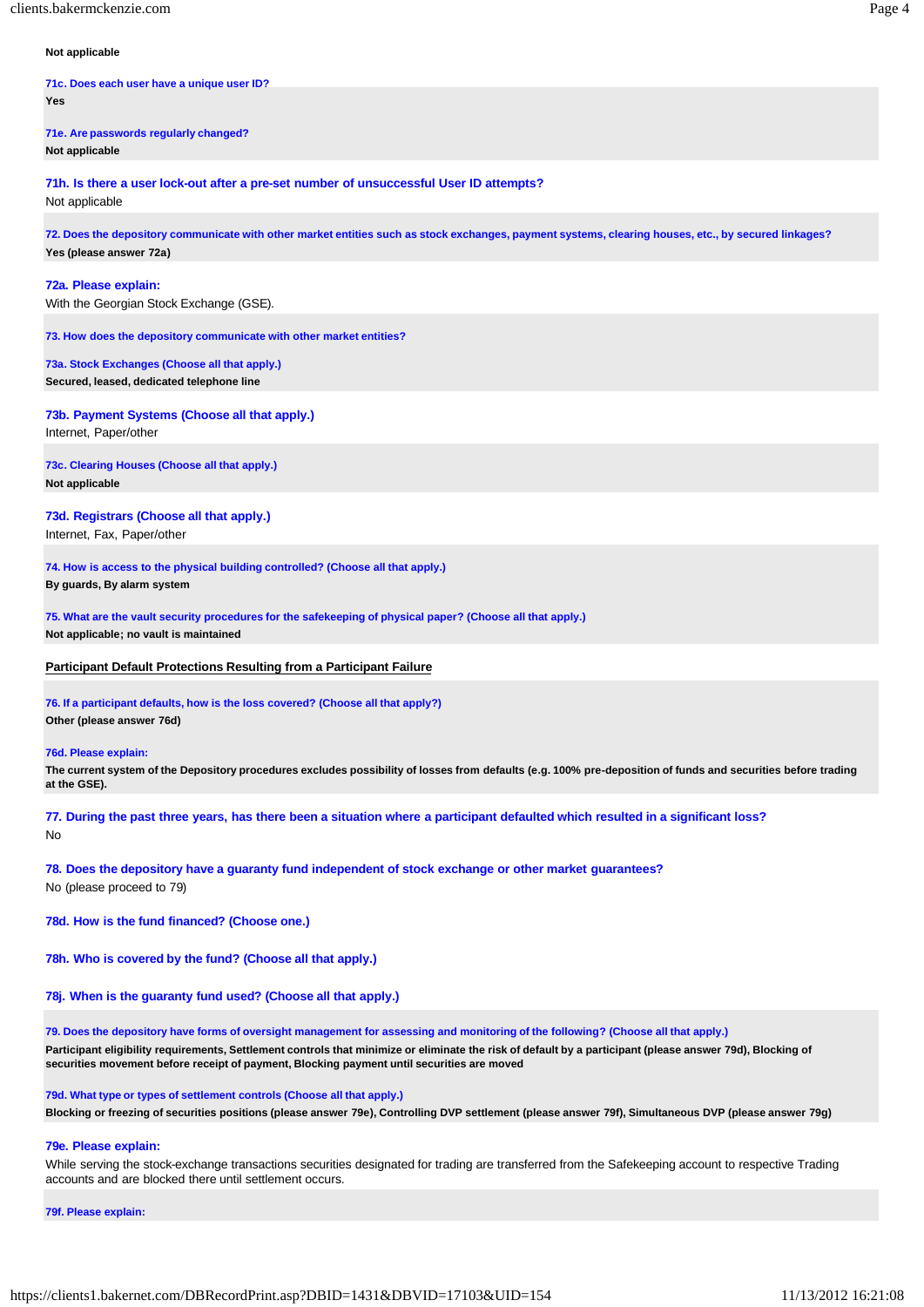# **The Depository software ensures trade by trade DVP settlement.**

## **79g. Please explain:**

The Georgian Stock Exchange rules currently require 100% pre-deposition of funds and securities at the Depository. Thus, while serving the stockexchange transactions, the above is ensured. Respectively, simultaneous DVP takes place.

**80. Does the stock exchange have default protections that extend to the depository, such as the following? (Choose all that apply.)**

#### **Other (please answer 80a)**

# **80a. Please explain:**

100% pre-deposition of securities and funds for the stock exchange members before trading at the GSE.

# **BUSINESS RECOVERY PLAN**

*This section is intended to identify key aspects of the depository's Business Recovery Plan (BRP), including testing requirements and past results, expected recovery time periods, and the independent review and validation (if any) of the BRP.*

## **81. Do you have a formal business recovery plan?**

Yes (please answer 81a)

**81a. Does your Business Recovery Plan include: (Choose all that apply.) Back-up of all computer files, Off-site data storage, Back-up files stored and locked**

# **81b. Please identify both the frequency and the last date of testing for the following third party:**

#### **Depository participants/members**

1a. Once a year; 1b. Upon request of a Member. 2. End of year 2011.

**81c. Please identify both the frequency and the last date of testing for the following third party:**

#### **Stock exchange**

**Stock Exchange: Every Trading Day (3 times a week); 26.10.2012**

**81d. Please identify both the frequency and the last date of testing for the following third party:**

# **Central bank** N/A

**81e. Please identify both the frequency and the last date of testing for the following third party:**

#### **Local brokers**

**Local Brokers are Members of the Depository, hence the same as for the Members above in 81b**

**81f. Please identify both the frequency and the last date of testing for the following third party:**

## **Any other third party**

Any other third Party: Securities Registrars: a) Monthly, b) End of last month.

# **82. How quickly can the main system be reactivated in the event of an outage? (Choose one.) Other (please answer 82a)**

## **82a. If other, please explain:**

Immediately (UPS, power generator)

**83. If a back-up system exists, how quickly can the back-up system be activated in the event of the main system failing? (Choose one.) 1 - 4 hours**

**84. Will the depository publicly announce any system interruption? Yes (please answer 84a)**

**84a. To whom will the depository disclose any system interruptions? (Choose all that apply.)** To the depository regulators, To all direct participants

# **84b. If so, please list webpage address:**

**http://www.gcsd.ge/**

**84e. How will the depository disclose any system interruptions? (Choose all that apply.)**

By e-mail, By telephone

**85. In the past three years, has it been necessary to activate the recovery plan in a live situation? No**

# **PERFORMANCE, INSURANCE, AND LOSS**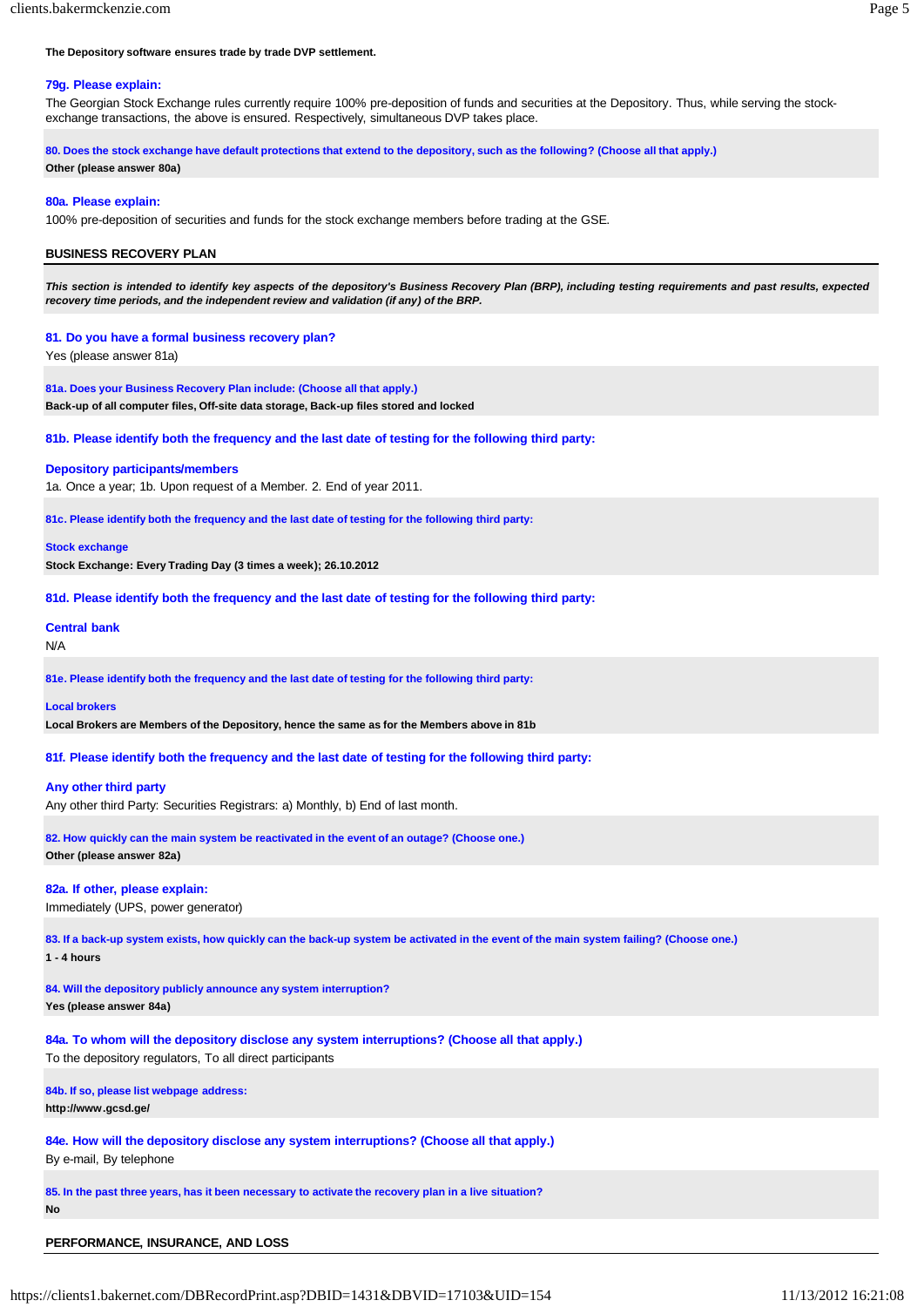*This section is intended to identify the level of insurance maintained by the depository, and the extent to which coverage would extend to financial loss incurred by participants and their clients, including but not limited to losses resulting from operating performance, security breaches, and employee negligence or misconduct.*

**86. Has there been any material loss by the depository during the past three years?**

#### No

**87. Has the depository been subject to any litigation involving a participant during the past three years? No**

**88. Has the depository realized revenues sufficient to cover expenses during the past three years? (Choose one.)** Yes for all three years

**89. Does the depository maintain a reserve for operating losses?**

Yes (please answer 89a)

**89a. Please describe and indicate reserve amount:**

**USD 180000**

**90. Has the regulatory body with oversight responsibility for the depository issued public notice that the depository is not in current compliance with any capital, solvency, insurance or similar financial strength requirements imposed by such regulatory body? No**

90b. In the case of such a notice having been issued, has such notice been withdrawn, or, has the remedy of such noncompliance been publicly announced **by the depository?**

91. Does the depository have insurance to cover losses in the event of Default on settlement commitments by the depository or a participant? No

92. Does the depository have Fidelity insurance (that is, insurance to cover loss of securities or money resulting, for example, from acts such **as forgery, theft, fraud and/or employee dishonesty)?** No

**93. Does the depository have insurance for Operational Errors?** No

**94. Does the depository have Errors and Omissions insurance?** No

**95. Does the depository have insurance for the Premises?**

No

**96. Does the depository have any other insurance?**

No

97. Who is the insurance carrier? If more than one insurance carrier, please list each carrier here and provide your responses to questions 97a and 97b in **corresponding order.**

**N/A**

**97a. Who is the insurance carrier's parent company, if applicable? (If inapplicable, simply type n/a.)**

N/A

**97b. What is the term of the policy? N/A**

**97c. Who does the insurance cover? (Choose all that apply.)** Not applicable

98. If you feel that you would like to provide additional details on any of the given answers, feel free to provide any additional comments here (maximum of 5,000 characters) or prepare an additional document identifying the question(s) you are commenting on and upload the document **under 98a:**

N/A

**98a. Upload document here:**

**PUBLIC AVAILABILITY**

99. The AGC encourages respondents/depositories to make their answers to this questionnaire publicly available. Will you be making your response publicly **available? (For additional guidance, please review the help feature to this question.) Yes (please answer 99a)**

**99a. If yes, how will you be making it publicly available: (Choose all that apply.)**